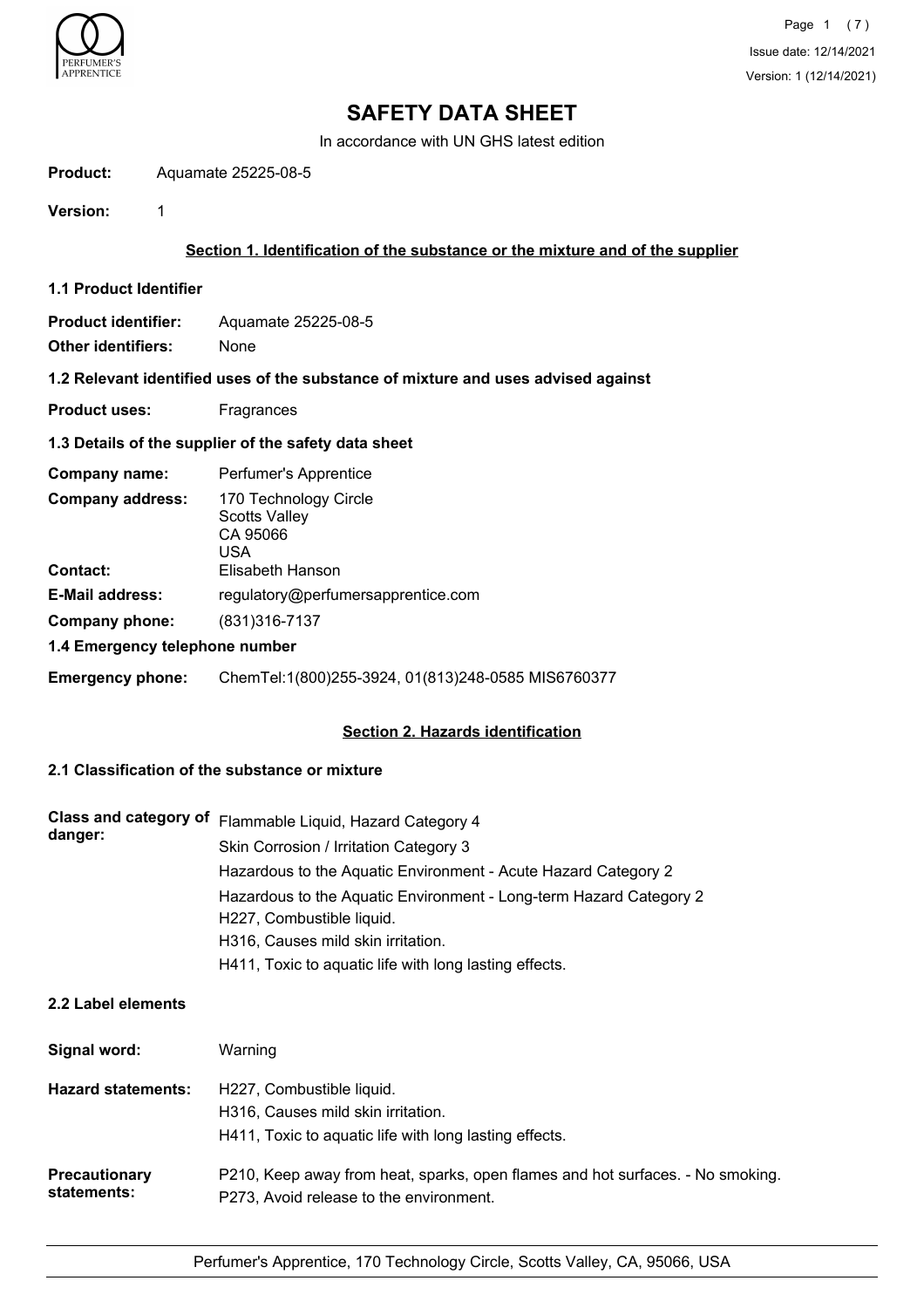

In accordance with UN GHS latest edition

**Product:** Aquamate 25225-08-5

**Version:** 1

P280, Wear protective gloves/eye protection/face protection. P332/313, If skin irritation occurs: Get medical advice/attention. P370/378, In case of fire: Use carbon dioxide, dry chemical, foam for extinction. P391, Collect spillage. P403/235, Store in a well-ventilated place. Keep cool.

P501, Dispose of contents/container to approved disposal site, in accordance with local regulations.



**Pictograms:**

**Other hazards:** None

# **Section 3. Composition / information on ingredients**

# **3.2 Mixtures**

# **Contains:**

| <b>Name</b>                  | CAS        | ЕC        | %       | <b>GHS Classification</b>                                                       |
|------------------------------|------------|-----------|---------|---------------------------------------------------------------------------------|
| Il-Cyclocitronellene formate | 25225-08-5 | 246-735-2 | 100.00% | Flam. Lig. 4-Skin Irrit. 3-Aquatic Acute 2-<br>Aquatic Chronic 2:H227-H316-H411 |

# **Substances with Community workplace exposure limits, not listed above:**

Not Applicable

# **Section 4. First-aid measures**

#### **4.1 Description of first aid measures**

- **Inhalation:** Remove from exposure site to fresh air, keep at rest, and obtain medical attention.
- **Eye exposure:** Flush immediately with water for at least 15 minutes. Contact physician if symptoms persist.
- Remove contaminated clothes. Wash thoroughly with soap and water. Contact physician if irritation persists. **Skin exposure:**
- **Ingestion:** Rinse mouth with water and obtain medical attention.

# **4.2 Most important symptoms and effects, both acute and delayed**

Causes mild skin irritation.

# **4.3 Indication of any immediate medical attention and special treatment needed**

None expected, see Section 4.1 for further information.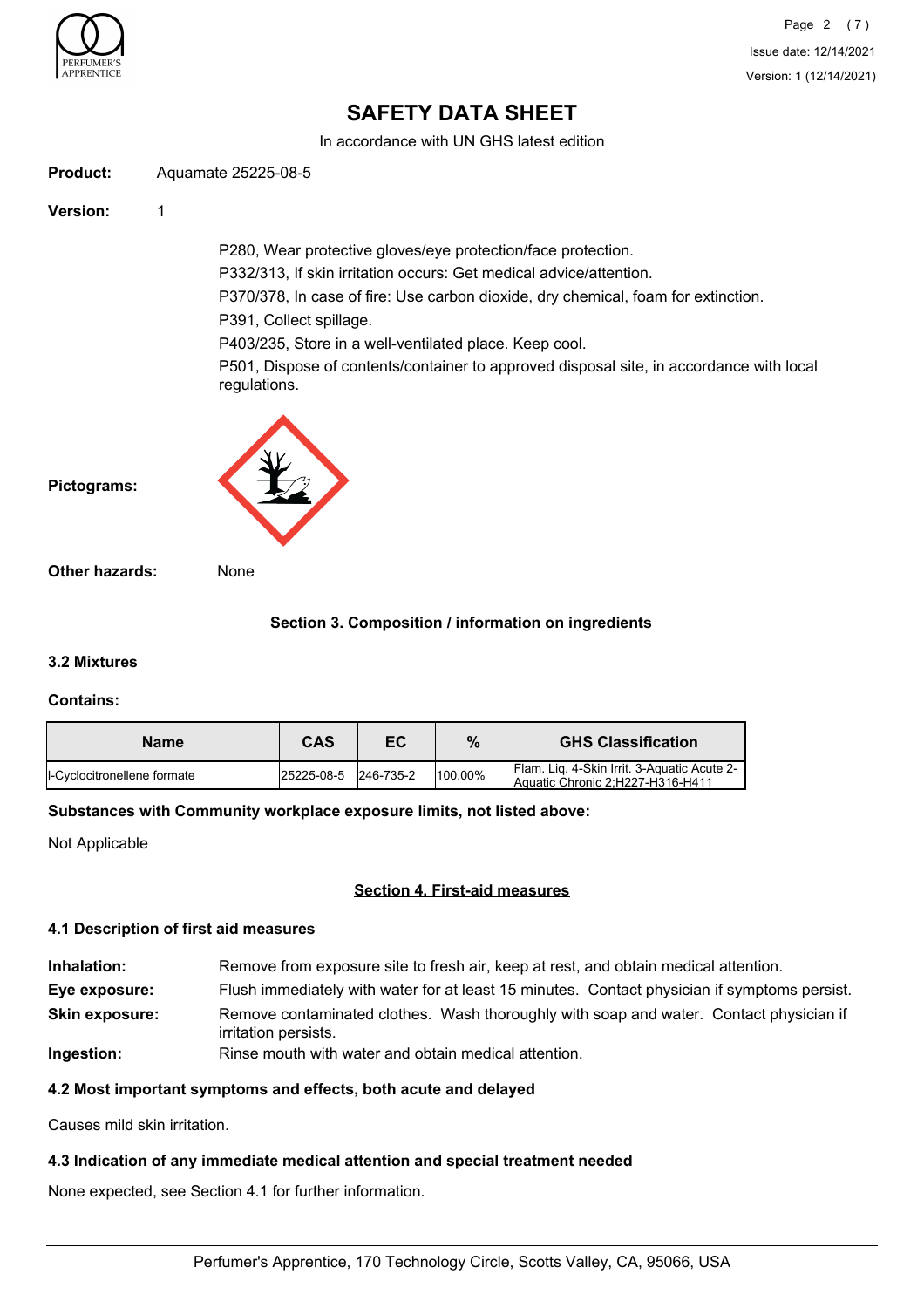

In accordance with UN GHS latest edition

**Product:** Aquamate 25225-08-5

**Version:** 1

# **SECTION 5: Firefighting measures**

### **5.1 Extinguishing media**

Suitable media: Carbon dioxide, Dry chemical, Foam.

#### **5.2 Special hazards arising from the substance or mixture**

In case of fire, may be liberated: Carbon monoxide, Unidentified organic compounds.

#### **5.3 Advice for fire fighters:**

In case of insufficient ventilation, wear suitable respiratory equipment.

#### **Section 6. Accidental release measures**

#### **6.1 Personal precautions, protective equipment and emergency procedures:**

Avoid inhalation. Avoid contact with skin and eyes. See protective measures under Section 7 and 8.

#### **6.2 Environmental precautions:**

Keep away from drains, surface and ground water, and soil.

# **6.3 Methods and material for containment and cleaning up:**

Remove ignition sources. Provide adequate ventilation. Avoid excessive inhalation of vapours. Contain spillage immediately by use of sand or inert powder. Dispose of according to local regulations.

# **6.4 Reference to other sections:**

Also refer to sections 8 and 13.

# **Section 7. Handling and storage**

# **7.1 Precautions for safe handling:**

Keep away from heat, sparks, open flames and hot surfaces. - No smoking. Use personal protective equipment as required. Use in accordance with good manufacturing and industrial hygiene practices. Use in areas with adequate ventilation Do not eat, drink or smoke when using this product.

# **7.2 Conditions for safe storage, including any incompatibilities:**

Store in a well-ventilated place. Keep container tightly closed. Keep cool. Ground/bond container and receiving equipment. Use explosion-proof electrical, ventilating and lighting equipment. Use only non-sparking tools. Take precautionary measures against static discharge.

# **7.3 Specific end use(s):**

Fragrances: Use in accordance with good manufacturing and industrial hygiene practices.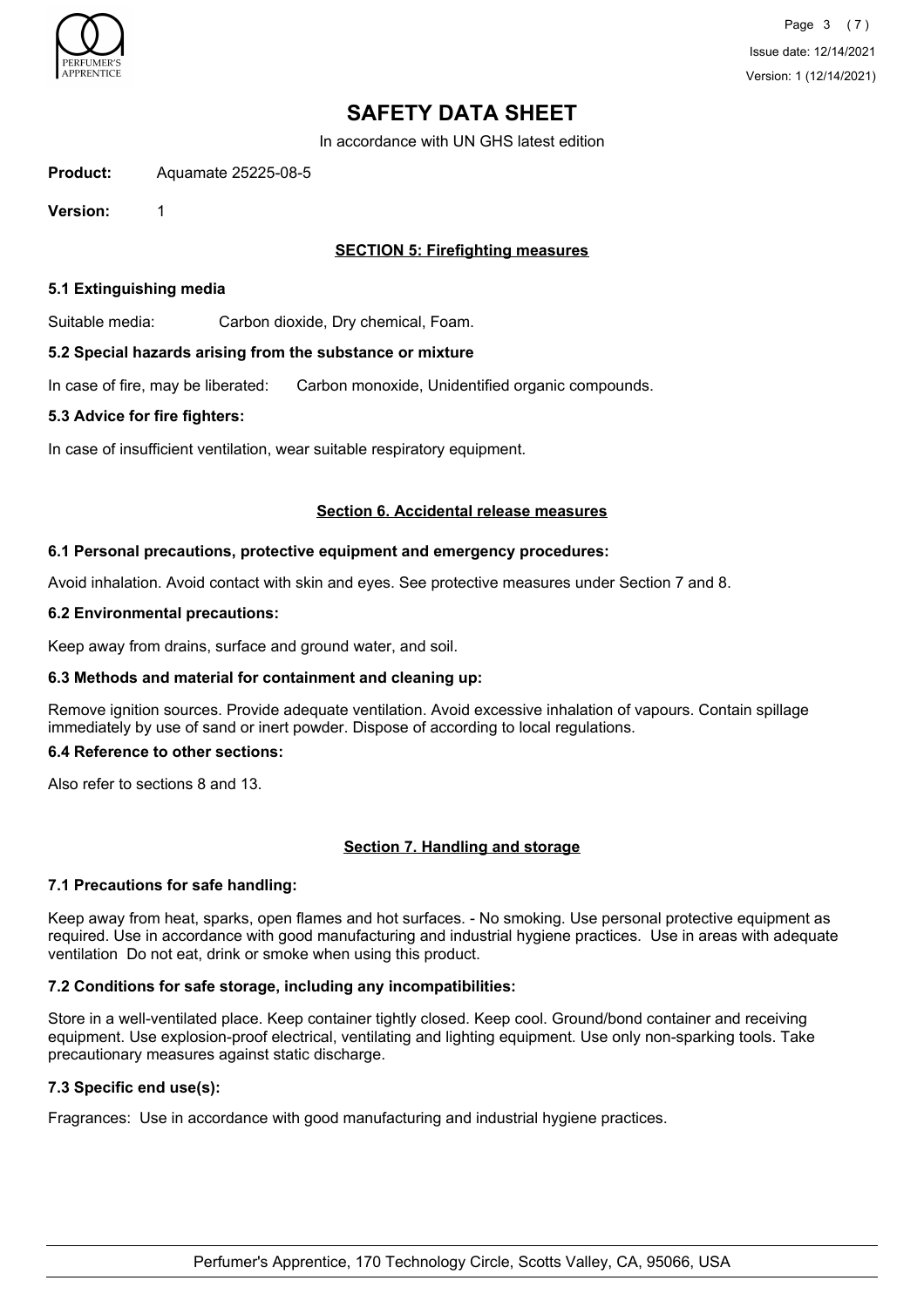

In accordance with UN GHS latest edition

**Product:** Aquamate 25225-08-5

**Version:** 1

# **Section 8. Exposure controls/personal protection**

#### **8.1 Control parameters**

Workplace exposure limits: Not Applicable

# **8.2 Exposure Controls**

#### **Eye / Skin Protection**

Wear protective gloves/eye protection/face protection

#### **Respiratory Protection**

Under normal conditions of use and where adequate ventilation is available to prevent build up of excessive vapour, this material should not require special engineering controls. However, in conditions of high or prolonged use, or high temperature or other conditions which increase exposure, the following engineering controls can be used to minimise exposure to personnel: a) Increase ventilation of the area with local exhaust ventilation. b) Personnel can use an approved, appropriately fitted respirator with organic vapour cartridge or canisters and particulate filters. c) Use closed systems for transferring and processing this material.

Also refer to Sections 2 and 7.

#### **Section 9. Physical and chemical properties**

### **9.1 Information on basic physical and chemical properties**

| Appearance:                    | Not determined   |
|--------------------------------|------------------|
| Odour:                         | Not determined   |
| pH:                            | Not determined   |
| Initial boiling point / range: | Not determined   |
| Flash point:                   | 84.4 $\degree$ C |
| Vapour pressure:               | Not determined   |
| <b>Relative density:</b>       | Not determined   |
| Solubility(ies):               | Not determined   |
| 9.2 Other information:         | None available   |

# **Section 10. Stability and reactivity**

#### **10.1 Reactivity:**

Presents no significant reactivity hazard, by itself or in contact with water.

# **10.2 Chemical stability:**

Good stability under normal storage conditions.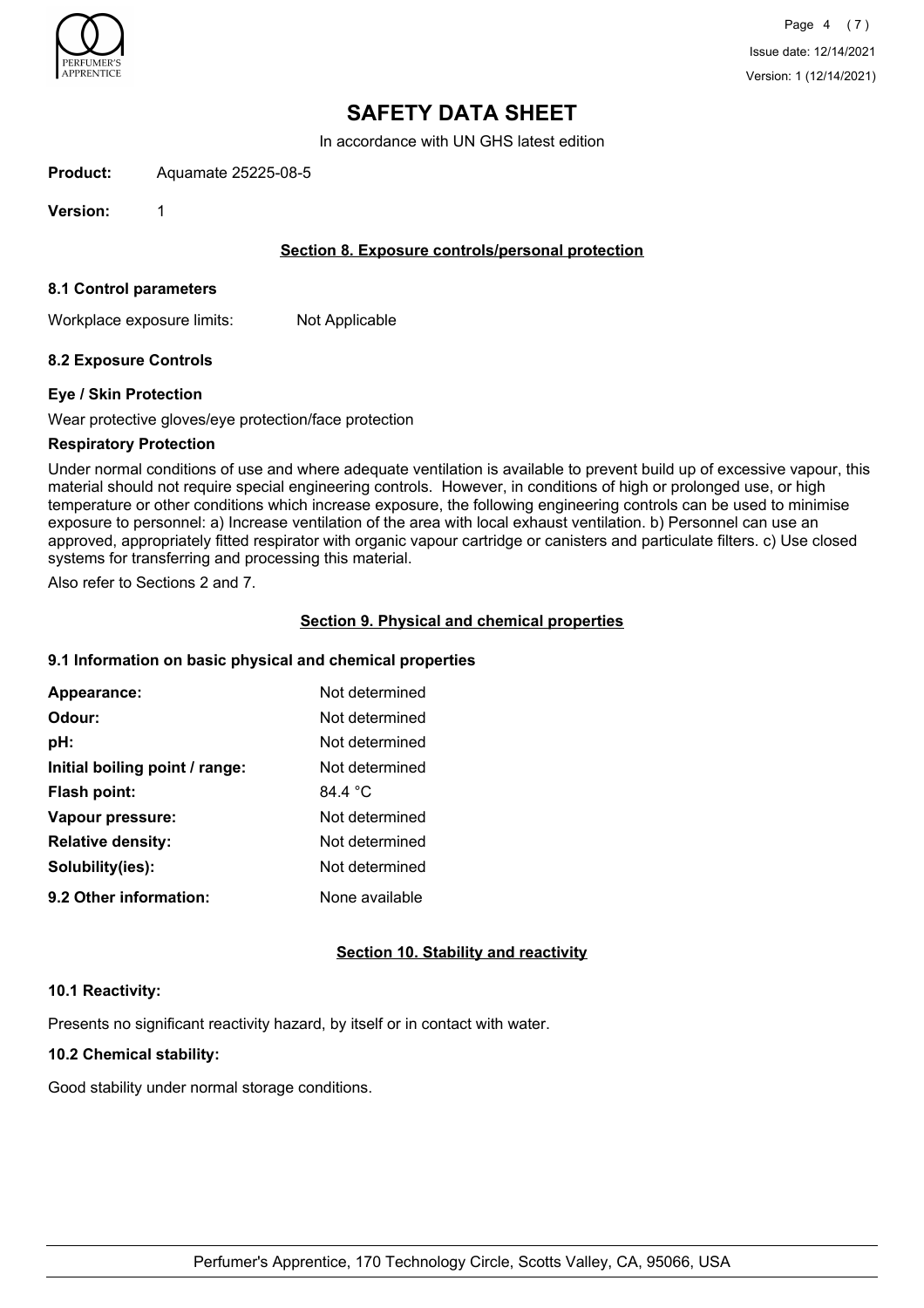

Page 5 (7) Issue date: 12/14/2021 Version: 1 (12/14/2021)

# **SAFETY DATA SHEET**

In accordance with UN GHS latest edition

**Product:** Aquamate 25225-08-5

**Version:** 1

**10.3 Possibility of hazardous reactions:**

Not expected under normal conditions of use.

### **10.4 Conditions to avoid:**

Avoid extreme heat.

#### **10.5 Incompatible materials:**

Avoid contact with strong acids, alkalis or oxidising agents.

### **10.6 Hazardous decomposition products:**

Not expected.

#### **Section 11. Toxicological information**

# **11.1 Information on toxicological effects**

This mixture has not been tested as a whole for health effects. The health effects have been calculated using the methods outlined in UN GHS.

Causes mild skin irritation.

| Assumed Toxicity Value (LD50 or ATE) for Acute Oral Toxicity:          | Not Applicable |
|------------------------------------------------------------------------|----------------|
| <b>Assumed Toxicity Value (LD50 or ATE) for Acute Dermal Toxicity:</b> | Not Applicable |
| Assumed Toxicity Value (LC50 or ATE) for Acute Inhalation Toxicity:    | Not Available  |
| <b>Inhalation Route:</b>                                               | Not Available  |

# **Information about hazardous ingredients in the mixture**

Not Applicable

Refer to Sections 2 and 3 for additional information.

# **Section 12. Ecological information**

# **12.1 Toxicity:**

Toxic to aquatic life with long lasting effects.

**12.2 Persistence and degradability:** Not available

**12.3 Bioaccumulative potential:** Not available

**12.4 Mobility in soil:** Not available

# **12.5 Results of PBT and vPvB assessment:**

This substance does not meet the PBT/vPvB criteria of REACH, annex XIII.

**12.6 Other adverse effects:** Not available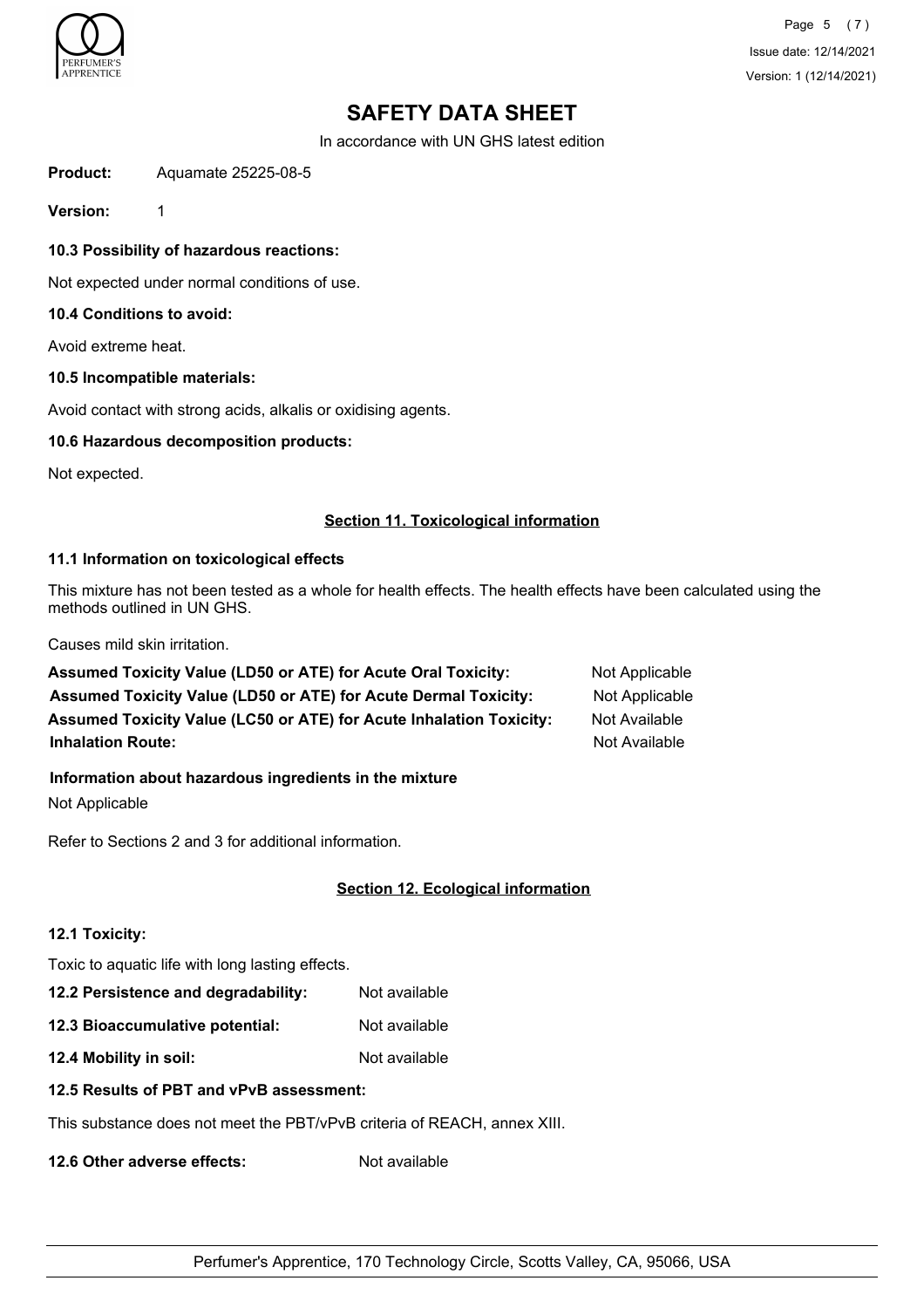

In accordance with UN GHS latest edition

**Product:** Aquamate 25225-08-5

**Version:** 1

# **Section 13. Disposal considerations**

#### **13.1 Waste treatment methods:**

Dispose of in accordance with local regulations. Avoid disposing into drainage systems and into the environment. Empty containers should be taken to an approved waste handling site for recycling or disposal.

### **Section 14. Transport information**

| UN3082                                                                                |
|---------------------------------------------------------------------------------------|
| ENVIRONMENTALLY HAZARDOUS SUBSTANCE, LIQUID, N.O.S. (I-<br>Cyclocitronellene formate) |
| 9                                                                                     |
|                                                                                       |
| Ш                                                                                     |
| This is an environmentally hazardous substance.                                       |
| None additional                                                                       |
|                                                                                       |

#### **14.7 Transport in bulk according to Annex II of MARPOL73/78 and the IBC Code:**

Not applicable

# **Section 15. Regulatory information**

# **15.1 Safety, health and environmental regulations/legislation specific for the substance or mixture**

None additional

# **15.2 Chemical Safety Assessment**

A Chemical Safety Assessment has not been carried out for this product.

# **Section 16. Other information**

| <b>Concentration % Limits:</b>  | EH A2=25.00% EH A3=2.50% EH C2=25.00% EH C3=2.50% EH C4=25.<br>$00\%$ SCI 3=10.00% |
|---------------------------------|------------------------------------------------------------------------------------|
| <b>Total Fractional Values:</b> | EH A2=4.00 EH A3=40.00 EH C2=4.00 EH C3=40.00 EH C4=4.00 SCI<br>$3 = 10.00$        |
| Key to revisions:               |                                                                                    |

Not applicable

# **Key to abbreviations:**

| <b>Abbreviation</b> | Meaning                                                            |
|---------------------|--------------------------------------------------------------------|
| Aquatic Acute 2     | Hazardous to the Aquatic Environment - Acute Hazard Category 2     |
| Aquatic Chronic 2   | Hazardous to the Aquatic Environment - Long-term Hazard Category 2 |
| Flam. Lig. 4        | Flammable Liquid, Hazard Category 4                                |
| <b>H227</b>         | Combustible liquid.                                                |
| H316                | lCauses mild skin irritation.                                      |